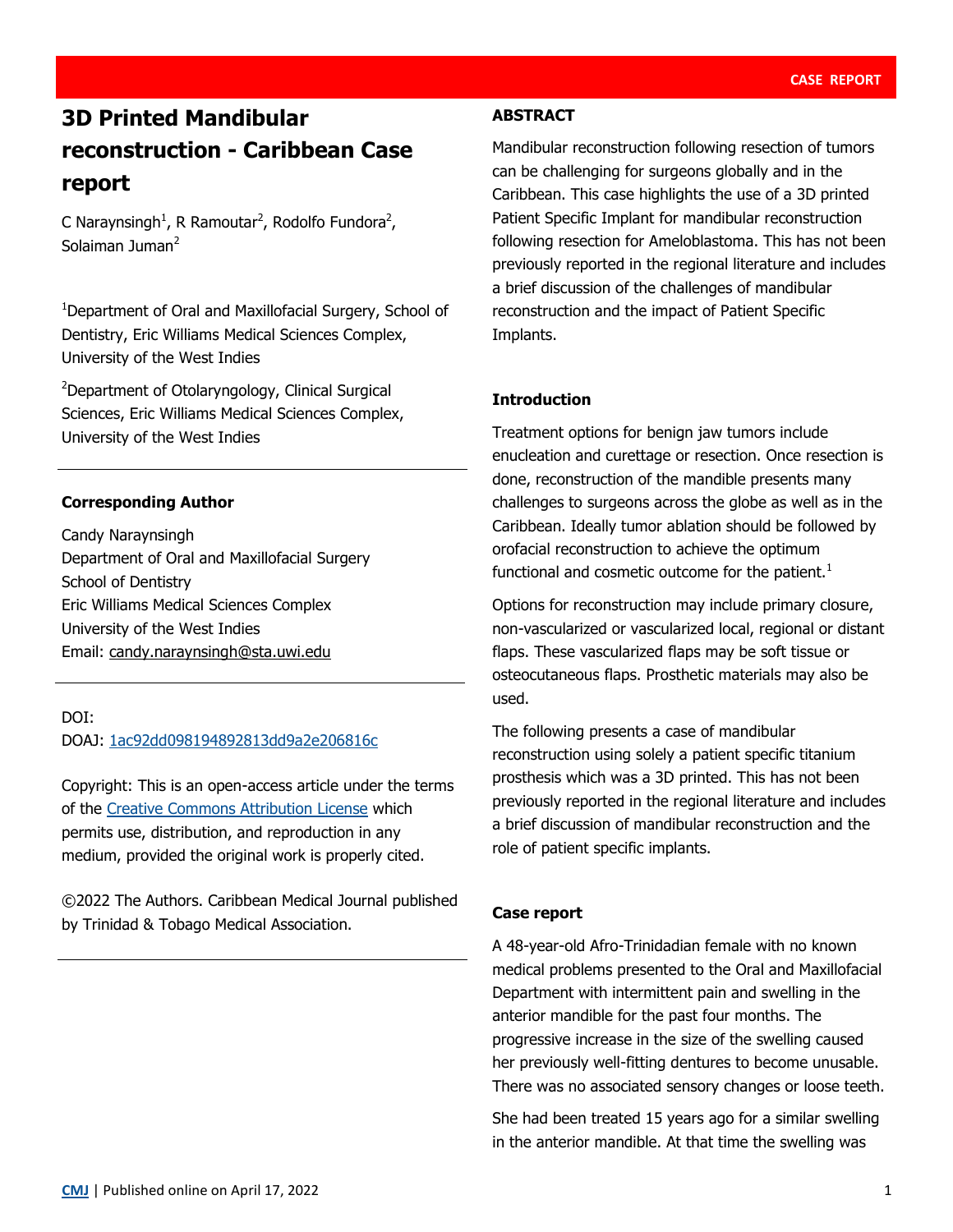one centimeter (1 cm) in size located at the mental prominence. The lesion was excised in its entirety and histopathology was noted as an infected dental cyst.

Six years later she presented again with a similar swelling. The patient had enucleation of the lesion and extraction of the mandibular canines. She was outfitted with dentures to compensate for the extracted teeth. There was no pathological report available at this time.

On her most recent presentation an Orthopantomogram taken showed a radiolucent lesion in the anterior mandible. Following incisional biopsy, a histological diagnosis of follicular ameloblastoma, of the acanthomatous variant was reported. As the patient had experienced three recurrences with conservative treatment, the decision was made to perform resection and interim reconstruction with a plan for formal reconstruction at a later date provided tumor margins were clear. The patient was counselled on the diagnosis and options for treatment and underwent an intra-oral resection of the anterior mandible. Reconstruction was done using a standard 2.4-millimetre titanium plate in the lower anterior region.

She had an uncomplicated recovery and was followed up in the outpatient clinic.

Two years after initial surgery the intraoral wound dehisced and exposed the plate intraorally. There was no evidence of tumor recurrence. Options for reconstruction at this point included a non-vascularized or vascularized graft, both of which she refused. In order to maximize her aesthetics and function, a patient specific 3d printed plate (KLS Martin IPS $^{\circledcirc}$ ) was planned for reconstruction without bone grafting. The surgical plan involved a work flow involving three crucial steps.

## **Step 1**

The CT scan was performed using KLS Martin IPS Implants © Scan protocol which involved accurate patient positioning and included scan spacing of  $0.75 - 1.25$  mm and slice thickness of 0.75 -1.25 mm.

#### **Step 2**

Using the IPS Gate software <sup>©</sup> the CT was sent as a DICOM file which allowed virtual surgical planning using CAD technology in consultation with the surgeon and verification and approval of the final design of the implant (Figure 1a).

The plan also allowed for preselected screw lengths to be used in order to achieve bicortical fixation at the desired angulation in order to achieve maximum fixation and stability. This is a significant advantage of 3d implants (Figure 1b).

#### **Step 3**

This was followed by production of a 3D stereolithic model and fabrication of the implant using an additive manufacturing process. This process involved selective laser melting of titanium molecules allowing for the production of a complex 3d titanium implant (Figure 1c). The mandibular implant was placed via an extraoral approach using a visor flap (Figure 1d).

The musculature overlying the defect was sutured through the screw holes anteriorly. The use of these holes to reposition the mentalis improved the cosmesis of the lip. She required a covering tracheostomy for this procedure and was successfully decannulated three (3) days post-operatively.

The patient had an uncomplicated procedure and recovery. At the initial resection, a shelf of alveolar crestal bone was retained to accommodate retention of a prosthesis. This was utilized in the design of an acrylic denture which was fabricated and fitted to improve aesthetics and restore the occlusion (Figure 2 a, b, c). The acrylic denture provided good support for the soft tissues of the lip and improved the aesthetics and occlusion. There was no tissue necrosis or plate exposure at three years post operatively.

#### **Discussion**

Ameloblastomas are mostly benign tumors that are second only to keratocystic odontogenic tumors, as the most common odontogenic tumor of the jaw.

Surgical management is the standard of treatment. Two surgical options exist in the management of ameloblastomas - the radical approach and the conservative approach. The conservative approach calls for enucleation and curettage while the radical approach refers to either a segmental or a marginal resection.

Enucleation and curettage are minimally invasive procedures with few potential complications and little associated morbidity. Research has shown however that simple enucleation can produce recurrence rates of sixty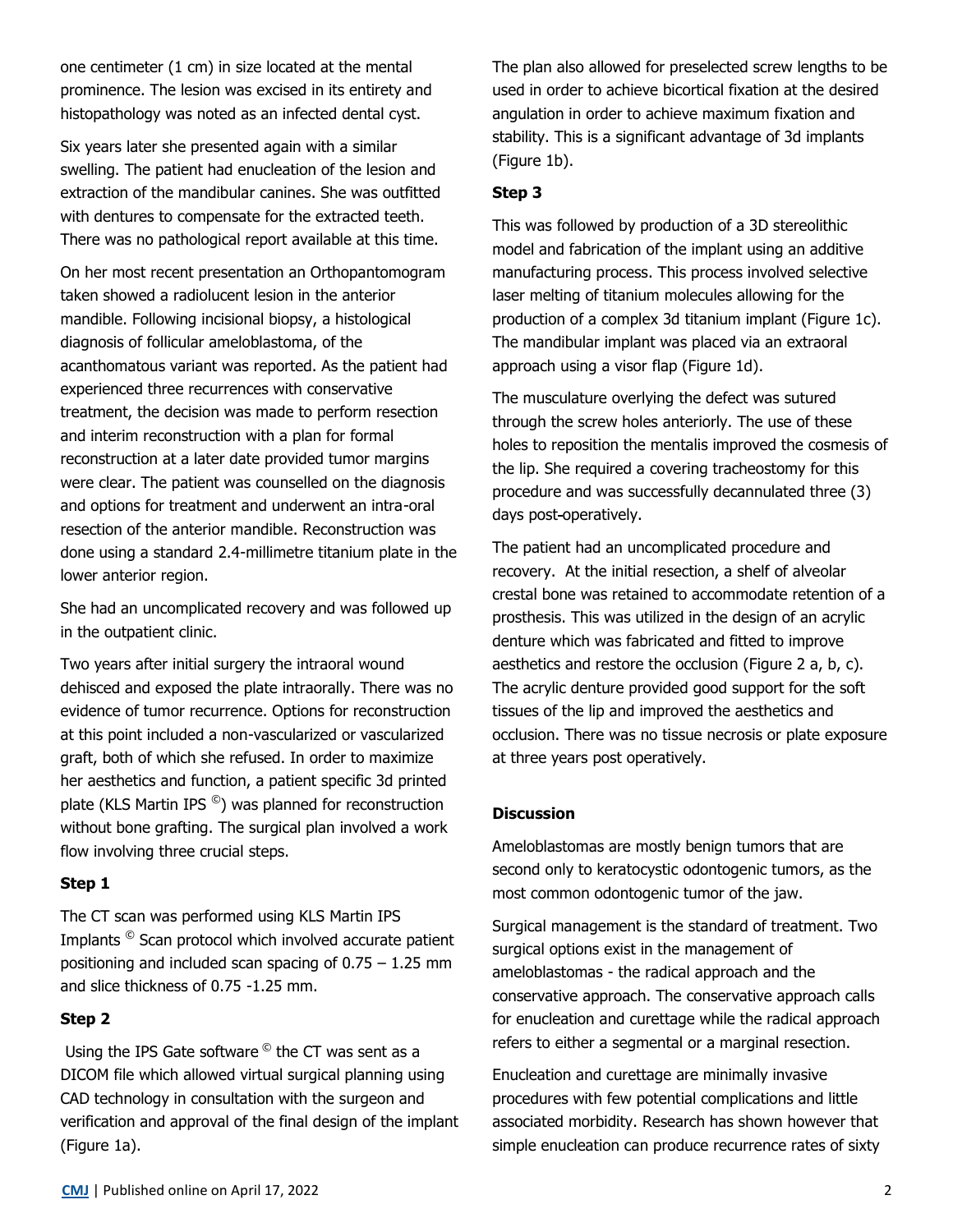**Figure 1:** a. Preplanned placement of screw holes and preselected lengths b. Computer Assisted Design c. 3D Printed model d. Intraoperative placement of a patient specific mandibular implant (KLS MARTIN GROUP)





**Figure 2:** a. Healthy soft tissue defect b, c removable dental prosthesis in situ

 $\overline{a}$ 

d, e. Pre- and Post-operative facial profile showing improved aesthetics with patient specific implant and a dental prosthesis in place

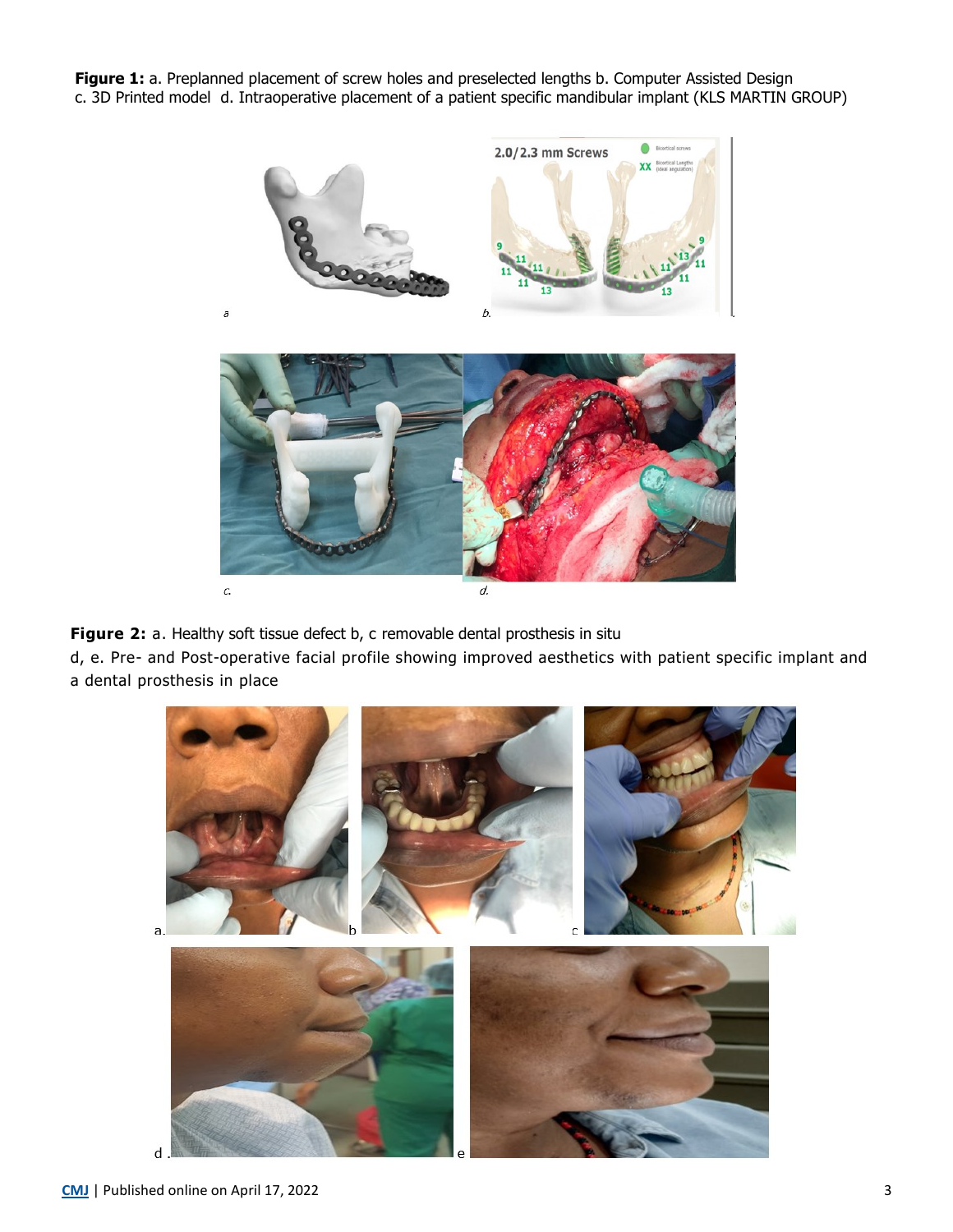to ninety percent  $(60 - 90%)$  and it is for that reason that it is not applied to the management of multi-cystic ameloblastomas. The patient had histological evidence of a solid or multi-cystic ameloblastoma and was thus planned for a radical procedure with reconstruction.

Radical surgery involves a segmental or a marginal mandibulectomy. The index patient's lesion was located in the anterior mandible. An anterior segmental mandibulectomy was initially performed with a 1.5 cm resection margin. Ameloblastoma cells have been identified in tissue located up to eight millimeters (8 mm) away from the clinical and radiological margins. Therefore, the generally accepted resection margins are defined as one to one and a half centimeters (1 -1.5 cm) away from the bony margin. $<sup>2</sup>$ </sup>

The resultant discontinuity produced in the mandible affects speech, swallowing, aesthetics and airway stability.<sup>3</sup> This is especially difficult in the anterior mandible where a loss of continuity of bone and submandibular tissue which affects facial height and chin projection. Restoring aesthetics in this location can be achieved by taking these into account when planning for reconstruction.<sup>3</sup>

Reconstructed patients have shown a higher quality of life in terms of speech, mastication and cosmetic appearance, when compared to non-reconstructed patients. $1$ 

The timing of reconstruction, whether immediate or delayed is controversial. Immediate reconstruction offers psychological benefits and there decreased surgical difficulty as there is no tissue contraction due to scarring.<sup>4</sup> Parmar et al advocate for delayed reconstruction on the basis that a staged procedure allows for histological confirmation of negative margins, and thus reconstruction is done in an oncologically clear field. $5$ 

The method of reconstruction is another topic of debate. Several options for mandibular reconstruction are available. Autogenous osteocutaneous free flaps and soft tissue pedicled flaps are the mainstay for reconstruction with or without reconstruction plates. Alloplastic materials have also been used.

The vascularized osteocutaneous free flap is noted as the present standard for reconstruction of the mandible. It was shown by Cordeiro and Kuriloff to have a high success rate, despite the noted advantage in that it is

harvested and sculpted easily and has good functional outcomes.<sup>6,7</sup> This flap provides good bone stock and is well vascularized. It has a bicortical structure that is suitable for dental implants. When compared to other free flaps there is less donor site morbidity. However, it is technical challenging, time consuming, requires microvascular expertise and two teams of surgeons.<sup>3</sup>

Other free flaps that can be used include the iliac crest free flap and anterolateral thigh flap for soft tissue or the radial forearm flap.<sup>3</sup> Soft tissue pedicled flaps with or without reconstruction plates and non-vascularized bone grafts for reconstruction of non-vascularized small bone defects  $<$  3cm are other options.<sup>3</sup>

Alloplastic materials include prefabricated reconstruction plates, PMMA acrylics and bone substitutes such as hydroxyapatite bone blocks. Autologous bone grafts are subject to resorption and both donor and recipient site complications. Acrylics may be immunologically rejected and hydroxyapatite may be difficult to adapt. $8$  Alloplastic reconstruction using plates and screws have been shown to have possible complications of loosening of the screws and plates with subsequent migration of the implants.<sup>9</sup> This was evident in the index case who presented two years after her initial reconstruction with anterior and superior malposition of the implant. The decision was taken to provide the patient with a Patient specific implant to improve cosmesis.

Patient specific technology has been introduced in the last decade. The advantages of Patient Specific Implants (PSI'S) include a better fitting implant, decreased surgical time, rigidity and biocompatibility, accuracy of preoperative planning and decreased morbidity due to no donor site complications.<sup>10</sup> The costs of this technology are offset by shorter hospital stays and faster rehabilitation.

One other advantage of PSI's is the ability to be creative with complex designs that can accommodate tissue engineered materials such as collagen-based scaffolds, particulate cellular bone and marrow and bone morphogenic proteins. $3$  Technological advances are allowing the ability to create specific designs to maximize the biomechanical advantages. Using additive manufacturing. screw hole positions can be tailored to allow for designated suture anchor holes. Finite element analysis (FEA), can be used in design planning to accurately predict the exact site of plate fracture and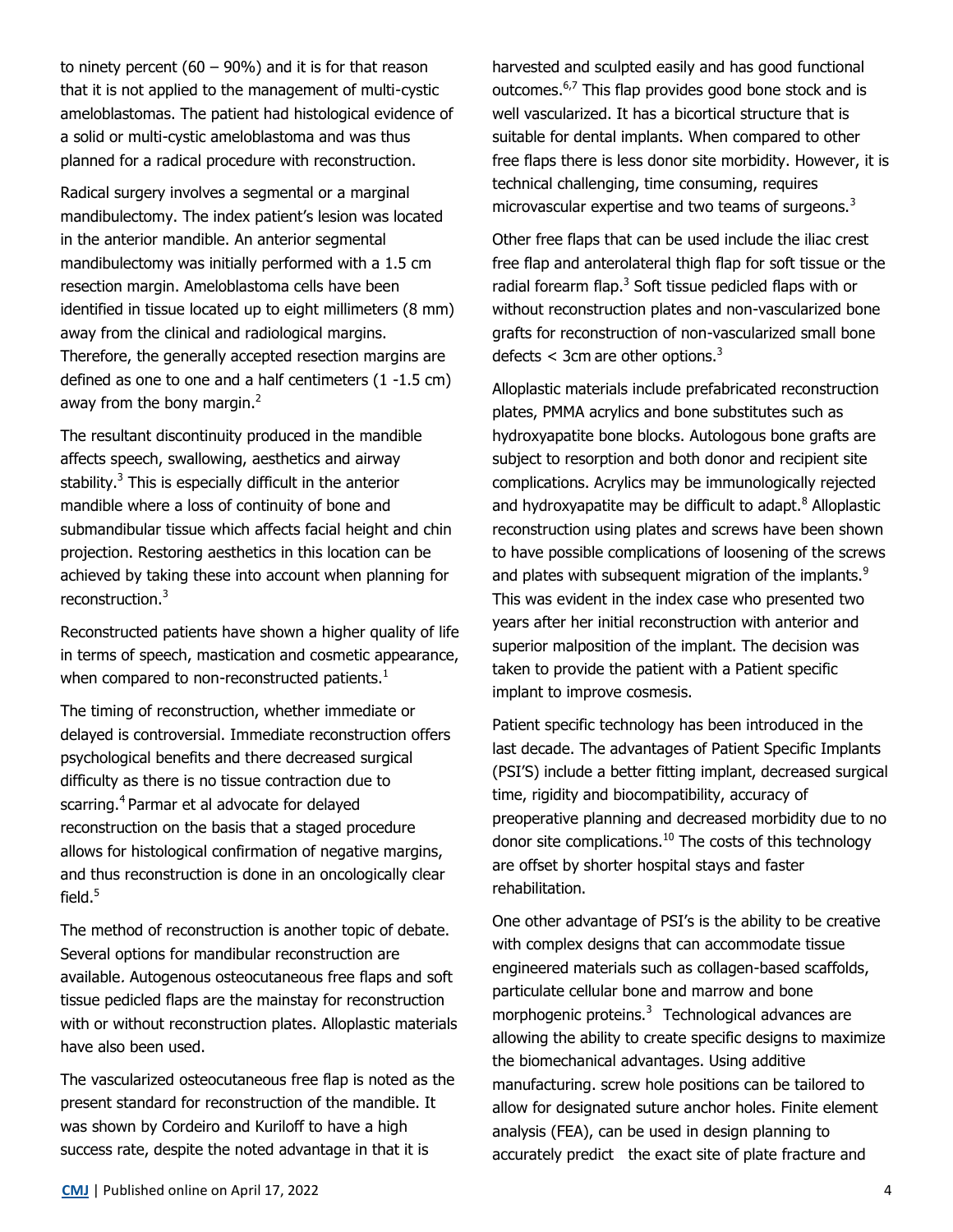incorporate for in the design. $10$ 

Porosity can be planned in the design to optimize the weight of the implant. The stereolithic models can also be used to simulate procedures, teach students and advise patients.<sup>10</sup>

The ability to use implant only reconstruction as alternative to free flaps has been supported by Cho and Kim (2015), Reitmeier et al (2016) in animal studies and Markwardt et al  $(2014).^{10}$ 

The limitations of PSI's include the need for more intensive preoperative planning and the lack of randomized controlled trials on their use.<sup>10</sup> Utilizing a PSI also means that the intraoperative plan cannot be changed. There is also no accommodation for tumor growth which will alter resection margins, technical surgical errors and legislature in some countries.<sup>10</sup>

Preoperative planning includes imaging where CT or MRI scans are required to create a 3D model which is manipulated according to surgeon and engineer specifications to create an implant that matches the patient. The implants are then made by a process called additive manufacturing or 3D printing, using various methods and materials such as plastics, bio-ceramics or metals. Despite the increased preoperative planning required, turnaround times are becoming faster due to more easily accessible commercially available software.

A systematic review of the evidence for PSIs by Goodson et al (2019) revealed that the literature provided mostly case reports on PSIs as it is relatively new and rapidly evolving. There were few prospective clinical studies comparing PSIs with conventional techniques with no randomized controlled studies. Interestingly the authors found PSIS were used for mandibles predominantly.<sup>10</sup>

Despite the lack of randomized controlled studies and limitations there are several advantages of PSI's. Their use may have an important evolving role to play in the future in mandibular reconstruction.

## **Conclusion**

Ameloblastomas of the mandible can produce lesions that cause severe cosmetic and functional deformity to the afflicted patient. In addition, reconstructive efforts to repair the mandibular defects produced by excision, require specialized methods and materials. An emerging

technology in patient care is the use of patient specific or 3D printed implants that allows for greater cosmetic and functional application, shorter operating time and faster recovery rates.

Although vascularized grafts remain the gold standard of reconstruction, the advantages of PSI's and their future standalone role in mandibular reconstruction requires further research. This case highlights an alternative that is attainable in our setting with good esthetic and functional results three years post operatively.

**Ethical Approval statement:** This study was approved by Campus Research and Ethics Committee CREC-SA.1083/07/2021

**Conflict of Interest statement:** None

**Informed Consent statement:** Informed consent was obtained from all concerned parties

**Funding statements:** No sources of funding to declare

**Author Contributions:** Drs Naraynsingh and Ramoutar are mainly responsible for the conception, design, acquisition and drafting of the report. Drs Juman and Fundora have critically revised and edited the content

**Acknowledgments:** The authors would like to acknowledge Medical Visions Ltd who coordinated case planning with the KLS Martin Group

#### **REFERENCES**

- 1. Mitchell DA, Kanatas AN. Reconstruction of the mouth, jaws and face. In: An Introduction to Oral and Maxillofacial Surgery.: CRC Press: Florida 2014: 373-398.
- 2. Pogrel MA, Montes D. Is there a role for enucleation in the management of ameloblastoma? International journal of oral and maxillofacial surgery. 2009; 38. 807-12.
- 3. Mavrogenis AF, Igoumenou VG, Ignatiadis I et al, Microsurgical reconstruction of complex oromandibular defects: An update. *Injury 50S5* (2019): S117–S122
- 4. Simon EN, Merkx MA, Kalyanyama BM, Shubi FM, Stoelinga PJ. Immediate reconstruction of the mandible after resection for aggressive odontogenic